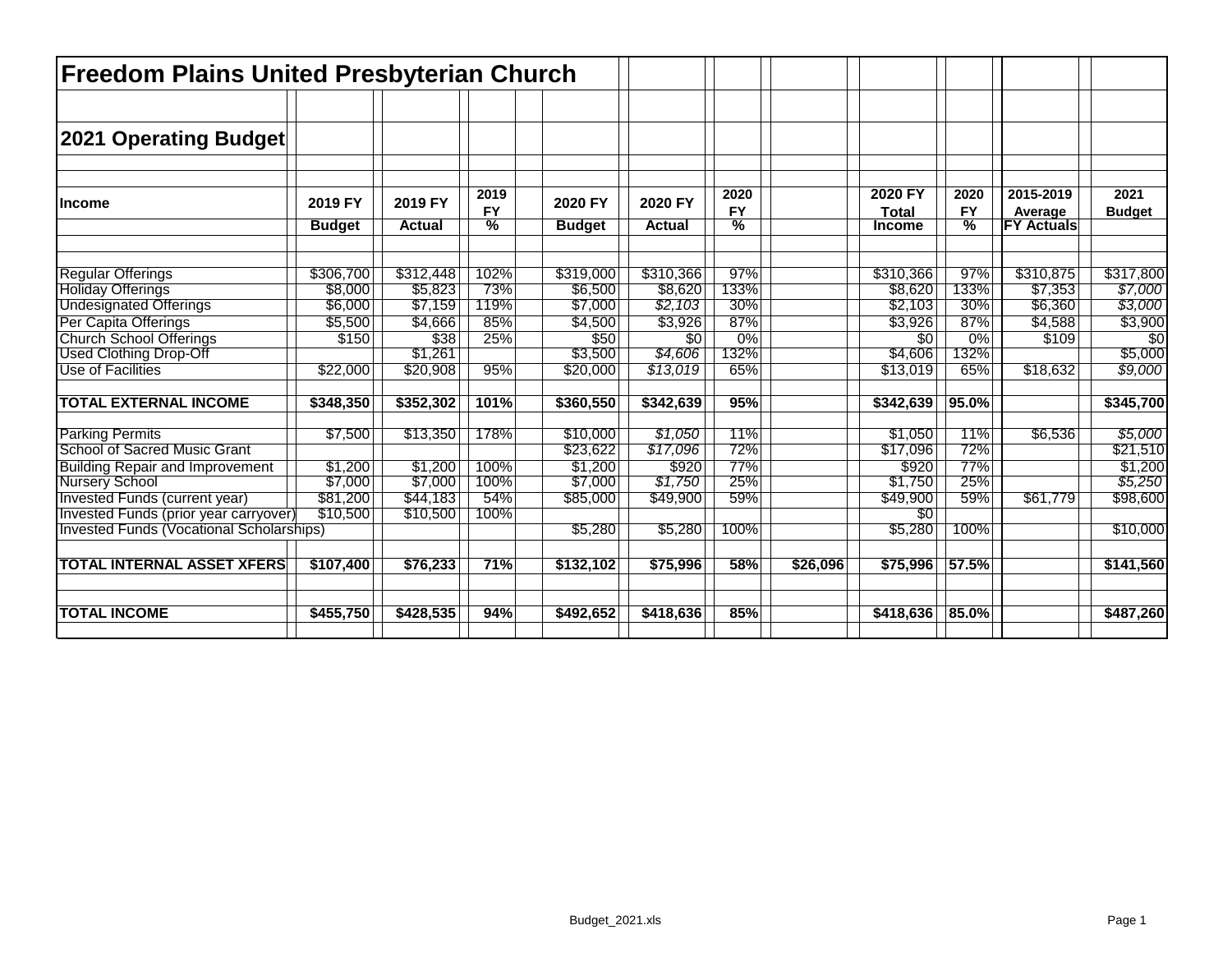| <b>Expenditures</b>                  | 2019 FY         | 2019 FY         | 2019          | 2020 FY         | 2020 FY         | 2020          | From              | 2020 FY         | 2020          | 2015-2019         | 2021            |
|--------------------------------------|-----------------|-----------------|---------------|-----------------|-----------------|---------------|-------------------|-----------------|---------------|-------------------|-----------------|
|                                      |                 |                 | <b>FY</b>     |                 |                 | <b>FY</b>     | <b>Payroll</b>    | <b>Total</b>    | <b>FY</b>     | Average           | <b>Budget</b>   |
|                                      | <b>Budget</b>   | <b>Actual</b>   | $\frac{9}{6}$ | <b>Budget</b>   | <b>Actual</b>   | $\frac{9}{6}$ | <b>Protection</b> | <b>Expense</b>  | $\frac{9}{6}$ | <b>FY Actuals</b> |                 |
|                                      |                 |                 |               |                 |                 |               | Program           |                 |               |                   |                 |
|                                      |                 |                 |               | \$47,102        | \$26,096        |               |                   |                 |               |                   |                 |
| Minister Salary Increase             |                 |                 |               |                 |                 |               |                   |                 |               |                   | 0.0%            |
| <b>Associate Salary Increase</b>     |                 |                 |               |                 |                 |               |                   |                 |               |                   | 1.3%            |
| <b>Other Staff Salary Increase</b>   |                 |                 |               |                 |                 |               |                   |                 |               |                   | 1.3%            |
|                                      |                 |                 |               |                 |                 |               |                   |                 |               |                   |                 |
| <b>Minister's Compensation</b>       | \$102,576       | \$102,576       | 100%          | \$104,208       | \$97,081        | 93%           | \$7,127           | \$104,208       | 100%          |                   | \$104,208       |
| Pension and Medical                  | \$39,110        | \$39,115        | 100%          | \$39,720        | \$34,313        | 86%           | \$5,405           | \$39,718        | 100%          |                   | \$39,720        |
| Social Security Adjustment           | \$7,850         | \$7,847         | 100%          | \$7,980         | \$7,046         | 88%           | \$944             | \$7,990         | 100%          |                   | \$7,980         |
| Car and Voucher Allowance            | \$1,900         | \$1,610         | 85%           | \$1,900         | \$677           | 36%           |                   | \$677           | 36%           | \$1,698           | \$1,900         |
| Study Stipend                        | \$1,500         | \$1,500         | 100%          | \$1,000         | \$1,000         | 100%          |                   | \$1,000         | 100%          |                   | \$2,000         |
| <b>Associate Pastor</b>              | \$57,816        | \$57,816        | 100%          | \$60,696        | \$55,697        | 92%           | \$4,999           | \$60,696        | 100%          |                   | \$61,488        |
| <b>Pension and Medical</b>           | \$22,220        | \$22,223        | 100%          | \$23,290        | \$20,140        | 86%           | \$3,148           | \$23,288        | 100%          |                   | \$23,590        |
| Social Security Adjustment           | \$4,420         | \$4,423         | 100%          | \$4,650         | \$3,992         | 86%           | \$669             | \$4,661         | 100%          |                   | \$4,710         |
| Car and Voucher Allowance            | \$1,000         | \$744           | 74%           | \$1,000         | $\overline{50}$ | 0%            |                   | 80              | 0%            | \$711             | \$1,000         |
| <b>Study Stipend</b>                 | \$1,000         | $\overline{50}$ | 0%            | \$1,000         | \$1,000         | 100%          |                   | \$1,000         | 100%          |                   | \$1,000         |
| <b>Music Director</b>                | \$30,816        | \$30,816        | 100%          | \$45,768        | \$41,328        | 90%           | \$4,440           | \$45,768        | 100%          |                   | \$46,368        |
| <b>Study Stipend</b>                 | \$600           | \$575           | 96%           | \$1,600         | \$1,600         | 100%          |                   | \$1,600         | 100%          |                   | \$1,600         |
| Music Instructors                    |                 |                 |               | \$4,950         | $\overline{50}$ | 0%            |                   | 80              | 0%            |                   | \$4,950         |
| Parish Nurse(s)                      | \$8,160         | \$7,719         | 95%           | \$8,300         | \$3,877         | 47%           | \$1,478           | \$5,355         | 65%           | \$7,326           | \$6,580         |
| Study Stipend                        | $\overline{50}$ |                 |               | $\overline{50}$ | $\overline{50}$ |               |                   | $\overline{30}$ |               |                   | $\overline{50}$ |
| <b>Administrative Assistant</b>      | \$23,650        | \$23,296        | 99%           | \$24,030        | \$19,711        | 82%           | \$3,556           | \$23,267        | 97%           | \$22,695          | \$21,870        |
| Study Stipend                        | $\overline{50}$ |                 |               | $\overline{50}$ |                 |               |                   | $\overline{30}$ |               |                   |                 |
| Sexton                               | \$18,140        | \$17,431        | 96%           | \$18,430        | \$14,266        | 77%           | \$2,535           | \$16,801        | 91%           | \$16,860          | \$17,750        |
| Child Care Director                  | \$1,200         | \$1,068         | 89%           | \$1,200         | \$322           | 27%           | \$158             | \$480           | 40%           | \$1,156           | \$408           |
| Seminarian                           |                 |                 |               | \$10,560        | \$9,361         | 89%           | \$1,199           | \$10,560        | 100%          |                   | \$10,000        |
| <b>Guest Ministers</b>               | \$400           | \$400           | 100%          | \$400           | $\overline{50}$ | $0\%$         |                   | \$0             | $0\%$         | \$398             | \$400           |
| Substitute Organists/Choir Directors | \$500           | \$350           | 70%           | \$500           | $\overline{30}$ | 0%            |                   | $\overline{30}$ | $0\%$         |                   | \$500           |
| <b>Guest Musicians</b>               |                 |                 |               | \$1,200         | \$0             | 0%            |                   | \$0             | 0%            |                   | \$1,200         |
| Audio/Visual/Internet Technologist   |                 |                 |               |                 | \$800           |               |                   | \$800           |               |                   | \$5,200         |
| <b>Offering Teller</b>               |                 |                 |               |                 |                 |               |                   |                 |               |                   | \$1,700         |
| <b>Employer Contribution FICA</b>    | \$6,270         | \$6,145         | 98%           | \$8,670         | \$7,955         | 92%           |                   | \$7,955         | 92%           | \$5,732           | \$8,790         |
|                                      |                 |                 |               |                 |                 |               |                   |                 |               |                   |                 |
| <b>Salaries - SUM</b>                | \$329,128       | \$325,654       | 99%           | \$371,052       | \$320,167       | 86%           | \$35,658          | \$355,825       | 95.9%         |                   | \$374,912       |
|                                      |                 |                 |               |                 |                 |               |                   |                 |               |                   |                 |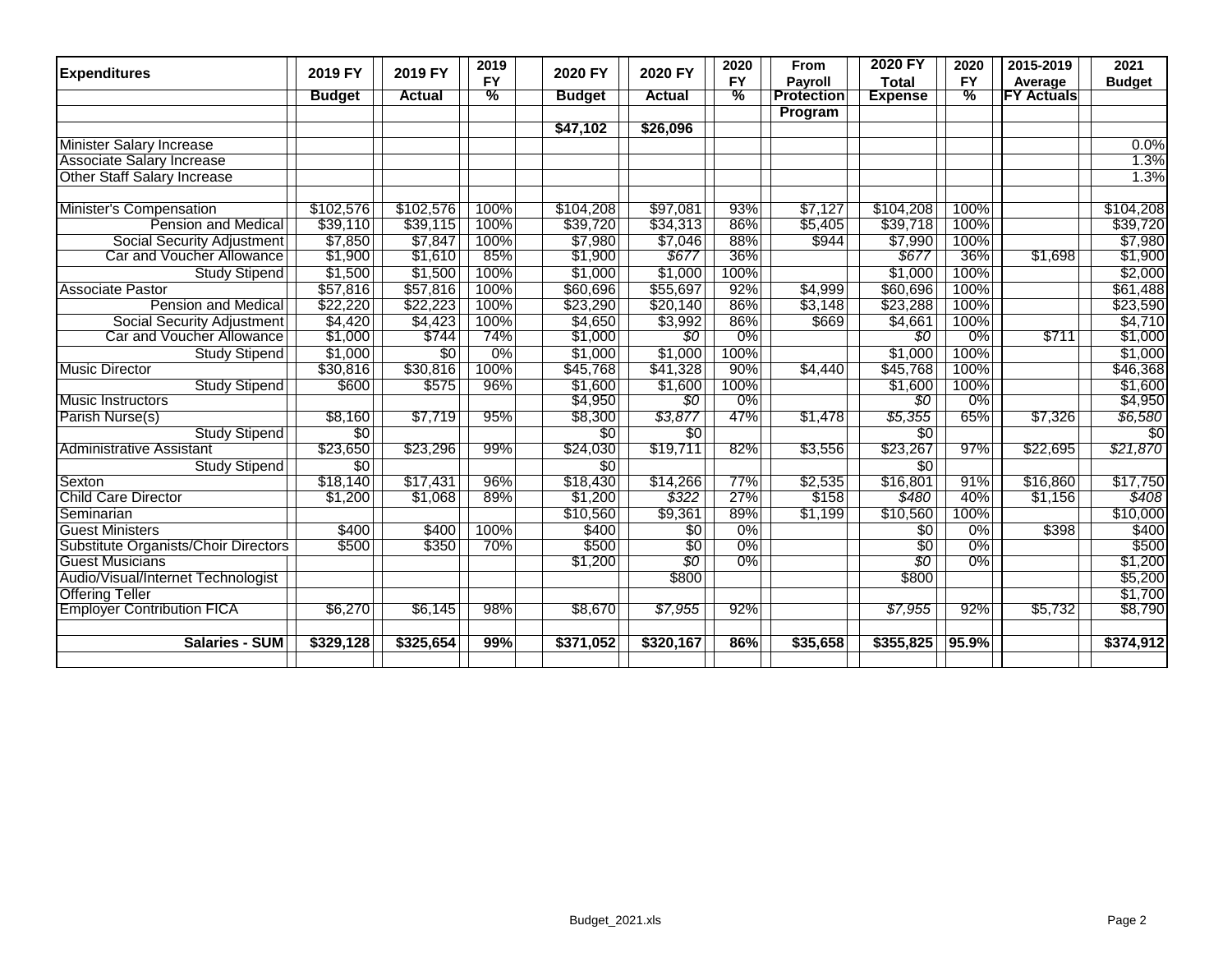|           |                                                                                          | 2019                                                                            |                                                    |                                                                                         | 2020                                                                                 | 2020 FY         | 2020                                                                                                                                                                                    | 2015-2019                        | 2021                                                                          |
|-----------|------------------------------------------------------------------------------------------|---------------------------------------------------------------------------------|----------------------------------------------------|-----------------------------------------------------------------------------------------|--------------------------------------------------------------------------------------|-----------------|-----------------------------------------------------------------------------------------------------------------------------------------------------------------------------------------|----------------------------------|-------------------------------------------------------------------------------|
|           |                                                                                          | <b>FY</b>                                                                       |                                                    |                                                                                         | <b>FY</b>                                                                            | Total           | <b>FY</b>                                                                                                                                                                               | Average                          | <b>Budget</b>                                                                 |
|           |                                                                                          |                                                                                 |                                                    |                                                                                         |                                                                                      | <b>Expense</b>  |                                                                                                                                                                                         |                                  |                                                                               |
|           |                                                                                          |                                                                                 |                                                    |                                                                                         |                                                                                      |                 |                                                                                                                                                                                         |                                  |                                                                               |
|           |                                                                                          |                                                                                 |                                                    |                                                                                         |                                                                                      |                 |                                                                                                                                                                                         |                                  | \$16,500                                                                      |
| \$3,000   |                                                                                          |                                                                                 |                                                    |                                                                                         |                                                                                      | \$976           | 41%                                                                                                                                                                                     | \$3,025                          | \$1,200                                                                       |
| \$6,000   | \$5,446                                                                                  | 91%                                                                             | \$6,000                                            | \$4,599                                                                                 |                                                                                      |                 | 77%                                                                                                                                                                                     | \$6,925                          | \$5,200                                                                       |
|           | \$1,334                                                                                  | 103%                                                                            |                                                    |                                                                                         |                                                                                      |                 | 85%                                                                                                                                                                                     |                                  | \$1,000                                                                       |
| \$2,520   | \$2,904                                                                                  | 115%                                                                            | \$3,000                                            | \$3,119                                                                                 |                                                                                      | \$3,119         | 104%                                                                                                                                                                                    | \$2,542                          | \$3,300                                                                       |
|           |                                                                                          |                                                                                 |                                                    |                                                                                         |                                                                                      |                 |                                                                                                                                                                                         |                                  | \$4,000                                                                       |
| \$11,000  | \$10,974                                                                                 | 100%                                                                            | \$11,000                                           | \$5,622                                                                                 |                                                                                      | \$5,622         | 51%                                                                                                                                                                                     | \$10,062                         | \$11,000                                                                      |
| \$3,200   | \$3,436                                                                                  | 107%                                                                            | \$3,500                                            | \$1,891                                                                                 |                                                                                      | \$1,891         | 54%                                                                                                                                                                                     | \$3,086                          | \$2,000                                                                       |
| \$1,000   | \$1,409                                                                                  | 141%                                                                            | \$1,500                                            | \$1,147                                                                                 |                                                                                      | \$1,147         | 76%                                                                                                                                                                                     | \$949                            | \$2,000                                                                       |
| \$3,800   | \$3,703                                                                                  | 97%                                                                             | \$4,000                                            | \$3,541                                                                                 |                                                                                      | \$3,541         | 89%                                                                                                                                                                                     | \$3,744                          | \$4,700                                                                       |
| \$2,300   | \$2,376                                                                                  | 103%                                                                            | \$2,400                                            | \$2,280                                                                                 |                                                                                      | \$2,280         | 95%                                                                                                                                                                                     | \$2,391                          | \$2,400                                                                       |
| ا 1,400\$ | \$1,138                                                                                  | 81%                                                                             | \$1,200                                            | \$1,228                                                                                 |                                                                                      | \$1,228         | 102%                                                                                                                                                                                    | \$1,393                          | \$1,000                                                                       |
| \$700     | \$696                                                                                    | 99%                                                                             | \$700                                              | \$721                                                                                   |                                                                                      | \$721           | 103%                                                                                                                                                                                    | \$785                            | \$750                                                                         |
|           |                                                                                          |                                                                                 |                                                    |                                                                                         |                                                                                      |                 |                                                                                                                                                                                         |                                  | \$250                                                                         |
| \$250     | \$155                                                                                    | 62%                                                                             | \$250                                              | \$95                                                                                    |                                                                                      | \$95            | 38%                                                                                                                                                                                     | \$121                            | \$250                                                                         |
| \$250     | \$182                                                                                    |                                                                                 | \$250                                              | \$0                                                                                     |                                                                                      |                 | 0%                                                                                                                                                                                      |                                  | \$250                                                                         |
| \$250     | \$250                                                                                    | 100%                                                                            | \$0                                                | $\overline{50}$                                                                         |                                                                                      | $\overline{50}$ |                                                                                                                                                                                         | \$74                             | $\overline{50}$                                                               |
|           | \$0                                                                                      | 0%                                                                              |                                                    |                                                                                         | 29%                                                                                  |                 | 29%                                                                                                                                                                                     |                                  | \$250                                                                         |
|           |                                                                                          |                                                                                 |                                                    |                                                                                         |                                                                                      |                 |                                                                                                                                                                                         |                                  |                                                                               |
|           |                                                                                          | 103%                                                                            | \$60,950                                           | \$46,345                                                                                | 76%                                                                                  | \$46,345        |                                                                                                                                                                                         |                                  | \$56,050                                                                      |
|           | 2019 FY<br><b>Budget</b><br>\$13,000<br>\$1,300<br>\$6,700<br>\$400<br>\$250<br>\$57,320 | 2019 FY<br><b>Actual</b><br>\$15,852<br>\$1,641<br>\$7,280<br>\$319<br>\$59,096 | $\frac{9}{6}$<br>122%<br>55%<br>109%<br>80%<br>73% | 2020 FY<br><b>Budget</b><br>\$13,500<br>\$2,400<br>\$1,300<br>\$9,300<br>\$400<br>\$250 | 2020 FY<br><b>Actual</b><br>\$15,208<br>\$976<br>\$1,102<br>\$4,614<br>\$131<br>\$72 | $\frac{9}{6}$   | 113%<br>\$15,208<br>41%<br>\$4,599<br>77%<br>\$1,102<br>85%<br>104%<br>\$4,614<br>50%<br>51%<br>54%<br>76%<br>89%<br>95%<br>102%<br>103%<br>33%<br>\$131<br>38%<br>$0\%$<br>\$0<br>\$72 | ℅<br>113%<br>50%<br>33%<br>76.0% | <b>FY Actuals</b><br>\$13,938<br>\$1,687<br>\$6,541<br>\$349<br>\$180<br>\$83 |